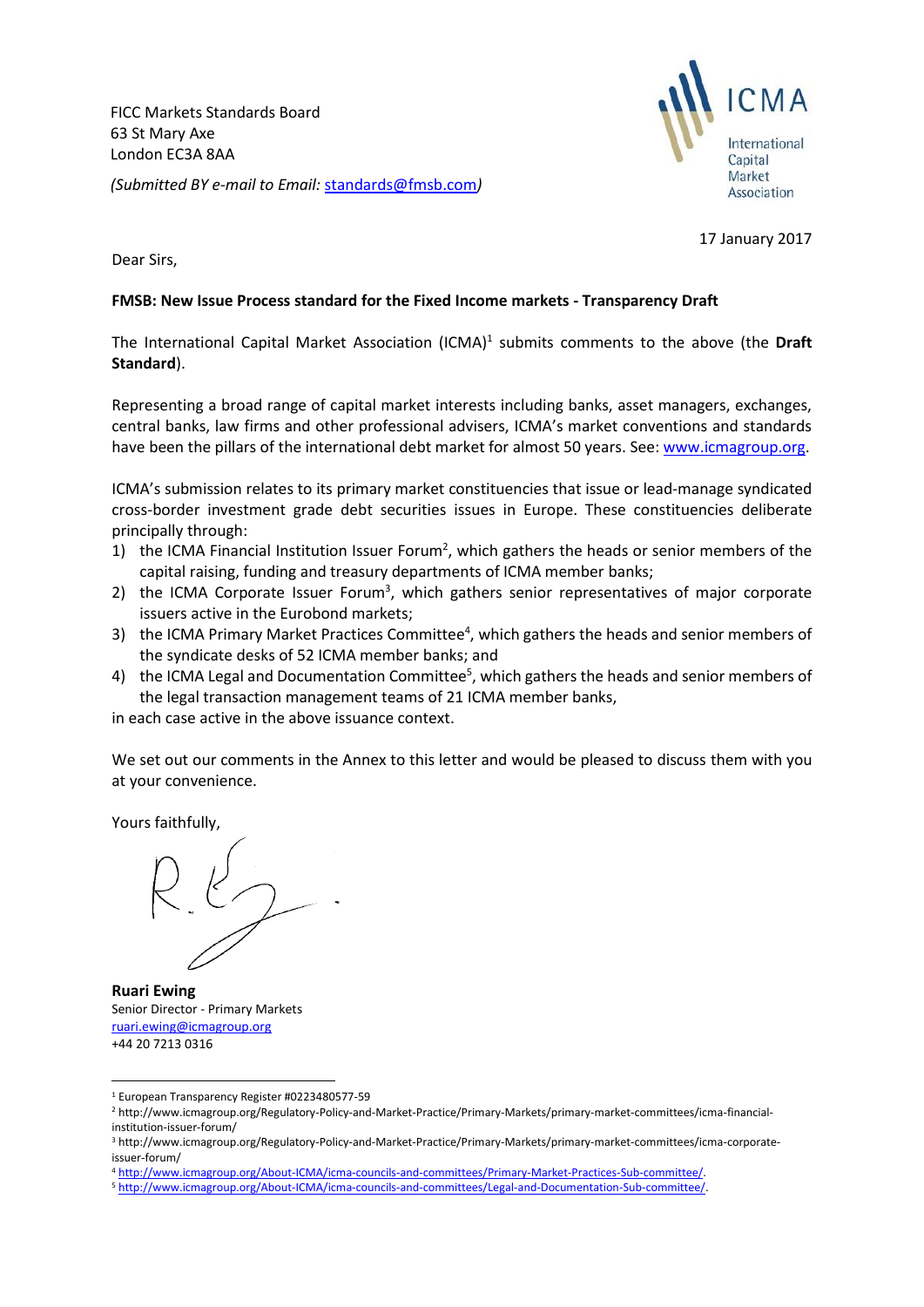1

## **Annex - Comments**

- 1. **Introduction** All debate on new market practices is always welcome and so is the FMSB's Draft Standard contribution and its recognition of the ICMA Primary Market Handbook<sup>6</sup>. Many of the practices described in the Draft Standard are generally accepted<sup>7</sup> - at least in the context of syndicated cross-border investment grade debt securities issues in Europe.
- 2. **Transition** Whilst many of the practices in the Draft Standard are generally accepted as noted above, not all are. In this respect, a sufficient transition period (say at least 6 months) should be provided following publication of the final standard (the **Final Standard**), to allow widespread familiarisation throughout the market and consequential implementation of any changes to prior practices.
- 3. **Typographic error** In III-1/CP1, *"issuer's allocation decisions must take precedent"* is presumably intended to be *"issuer's allocation decisions must take precedence"*.
- 4. **Transaction 'document'** In III-1/CP1, it is stated there will be a *"document for the discrete transaction"* on issuer objectives etc. In this respect, it may well be (certainly for frequent issuers) that such objectives etc. will, in practice, be memorialised in e-mail correspondence as the most efficient form of communication for the parties concerned (including the issuers concerned). Such e-mails are, and should be seen as, documents, including for the purposes of this FMSB provision. Distinctly, it should be made clearthat any such *"discrete transaction"* documents are not required to be made public. In any case, the production of any such document should be optional for issuers rather than compulsory as between the lead-manager and the issuers. In effect, lead-manager banks should understand the objectives that the issuer has and only produce a document describing these objectives if appropriate, desirable and practicable.

As far as issuers' allocation preferences and decisions are concerned, many issuers do not, or may simply not wish to, get involved in the actual allocation and placement of their fund raising, either as a general construct or on an issue-by-issue basis. Indeed, many would rather leave allocation and placement entirely under the responsibility of their lead-manager banks (whom issuers pay as accountable professionals with detailed knowledge of the investor base - to use their expertise). In this respect, references in the Draft Standard to issuer "preferences" should be taken as suffixed by "(if any)".

- 5. **Generic allocation/sounding policies** The various references in the Draft Standard (notably under Under III-2/CP1 and CP2) to banks' allocation and sounding polices (that are to made publicly available or at least a summary thereof) must intrinsically mean generic, rather than issuer- or transaction-specific, policies (and c.f. In contrast the distinct transaction "document" commented in #4 above). Requiring issuer- or transaction-specific policies would be hugely inefficient as well as unfairly burdensome on issuers.
- 6. **MAR duplication** Under III-2/CP2, it is stated that, where sounding inside information under MAR, the sounder is to *"assess when the information […] is, in its opinion, no longer inside information and inform"* the persons sounded. This seems to duplicate provisions of the EU's Market Abuse

<sup>6</sup> <http://www.icmagroup.org/Regulatory-Policy-and-Market-Practice/Primary-Markets/ipma-handbook-home/>

<sup>&</sup>lt;sup>7</sup> The ICMA Primary Market Handbook is intentionally selective rather than exhaustive and so does not list all accepted practices within its scope.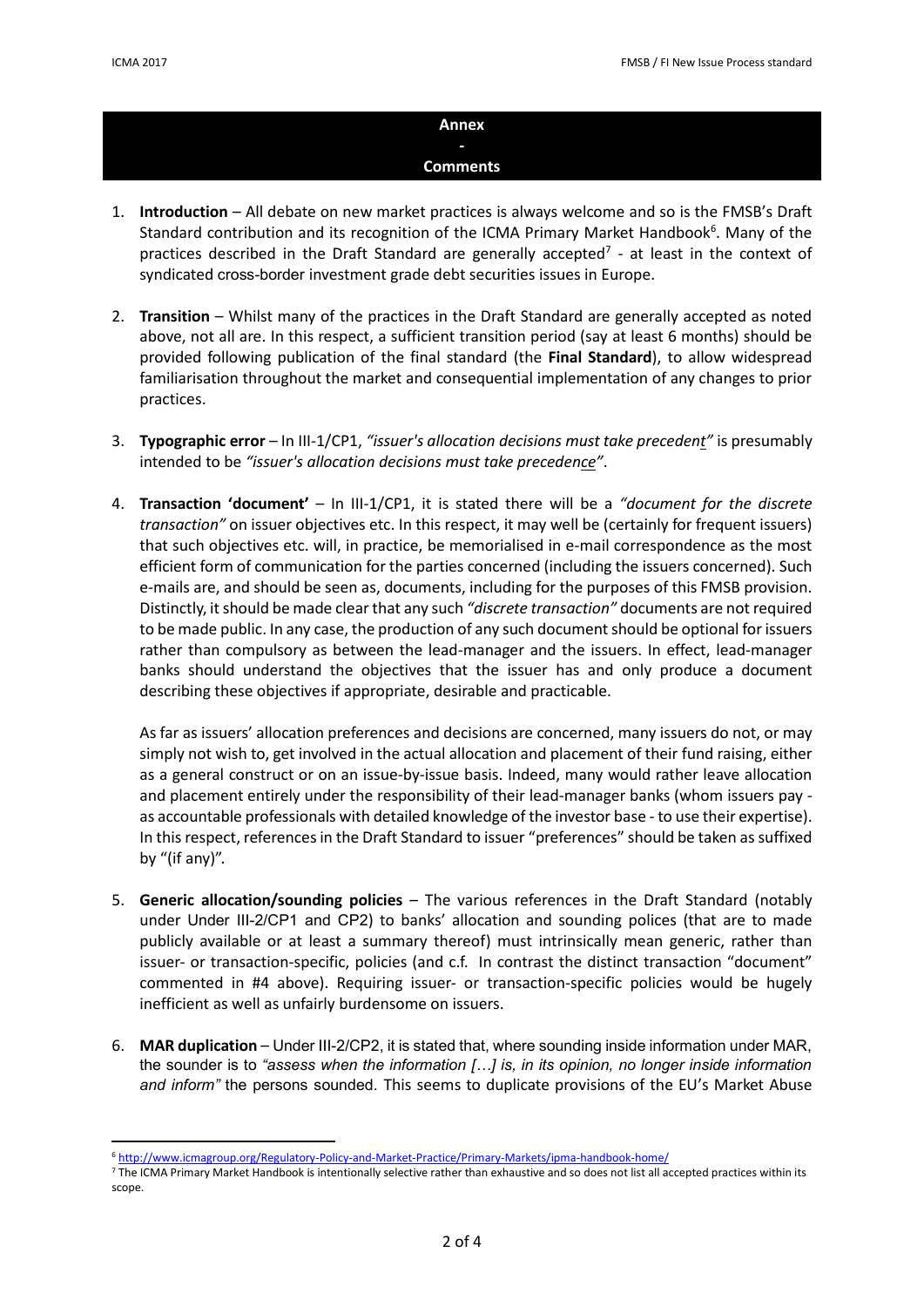Regulation (MAR)<sup>8</sup>. This may be intended to the extent practitioners are within a non-EEA jurisdiction whose laws or regulations do not impose such provisions. However, the Draft Standard *"applies […] in Europe [though] it is anticipated that it will be adopted […] in other jurisdictions over time"* (III/2). It is unclear whether "Europe" is really intended to capture non-EEA European jurisdictions. If not, and presuming such extension *"over time"* will be recognised by amending the 'European'scope limitation (if only for consistency and transparency), it would therefore seem this provision is currently redundant and should perhaps be acknowledged as such – if only to avoid any market participants pointlessly checking whether existing practices need changing pursuant to the Final Standard. More generally, it should be clear that the FMSB is not looking to go further than MAR on market soundings.

- 7. **Investor inside information responsibility** Notwithstanding the above, investors remain legally responsible under MAR for their own determinations as to what is or what is not inside information.
- 8. **Information provision to investors** Under III-2/CP2, it is stated investors are to be "*provided with public information that can be found in the offering prospectus (or is otherwise publicly disclosed)"*. It is not entirely clear what is intended here. Is it (i) bilateral delivery of the offer document (for investor convenience only, to extent generally already public), (ii) bilateral delivery of a compendium of public information (and on what selection/liability basis) and/or (iii) something else? (e.g. prohibition on delivery of all non-public information even if not inside information – which would *inter alia* render MAR's New and detailed market sounding regime pointless). In addition, it is worth bearing in mind that the RTS<sup>9</sup> adopted under Omnibus II effectively restrict the use of information beyond the prospectus. Further clarity may be needed.
- 9. **Limiting book disclosure frequency** Under III-3/CP3, it is stated that *"Limiting the frequency […] reduces the risk of creating an exaggerated or misleading impression"*. However, it is unclear why frequent disclosure might *per se* create such an impression. Whilst often true that information cannot be misleading if it is not disclosed, one should not presume that information disclosure of itself is likely to be misleading. In this respect, market practice involves careful analysis of any information to be disclosed, not least since any such disclosure is already required by law to be clear, fair and not misleading. Further clarity may be needed. Incidentally, transactions may also involve no book disclosure at all.
- 10. **Issuer client discretion** Under III-3/CP3, there is a proviso *"subject to the discretion of the issuer"*. The implication seems to be that the other provisions of the Draft Standard are not subject to such discretion. It is unclear whether FMSB effectively intends that market practitioners can rely on such other provisions in the Draft Standard to refuse to accede to otherwise lawful issuer client requests – clarity may be needed in this respect (and c.f. #4 above).
- 11. **Deal announcement** *"key"* **terms** In III-3/CP7 it is stated announcements should be *"comprehensive of the key transaction terms"*. This uses terminology that has caused ambiguity concerns when used in a legislative context<sup>10</sup>: what subset of generally-understood 'material' information does 'key' information represent? It seems impossible to prescribe what information should be included in (necessarily) short announcements without being unreasonably prescriptive (bearing in mind that forcibly summarised information may well be misleading and so subject to legal/regulatory sanction). Bearing in mind all material information should be included in the offer document (the provision of which is covered in CP2), investors (being professionals) should, where

1

<sup>8</sup> Regulation EU/596/2014.

<sup>9</sup> Delegated Regulation EU/2016/301.

<sup>&</sup>lt;sup>10</sup> Notably in the context of the Packaged Retail and Insurance-based Investment Products (PRIIPs) Regulation (EU/1286/2014).